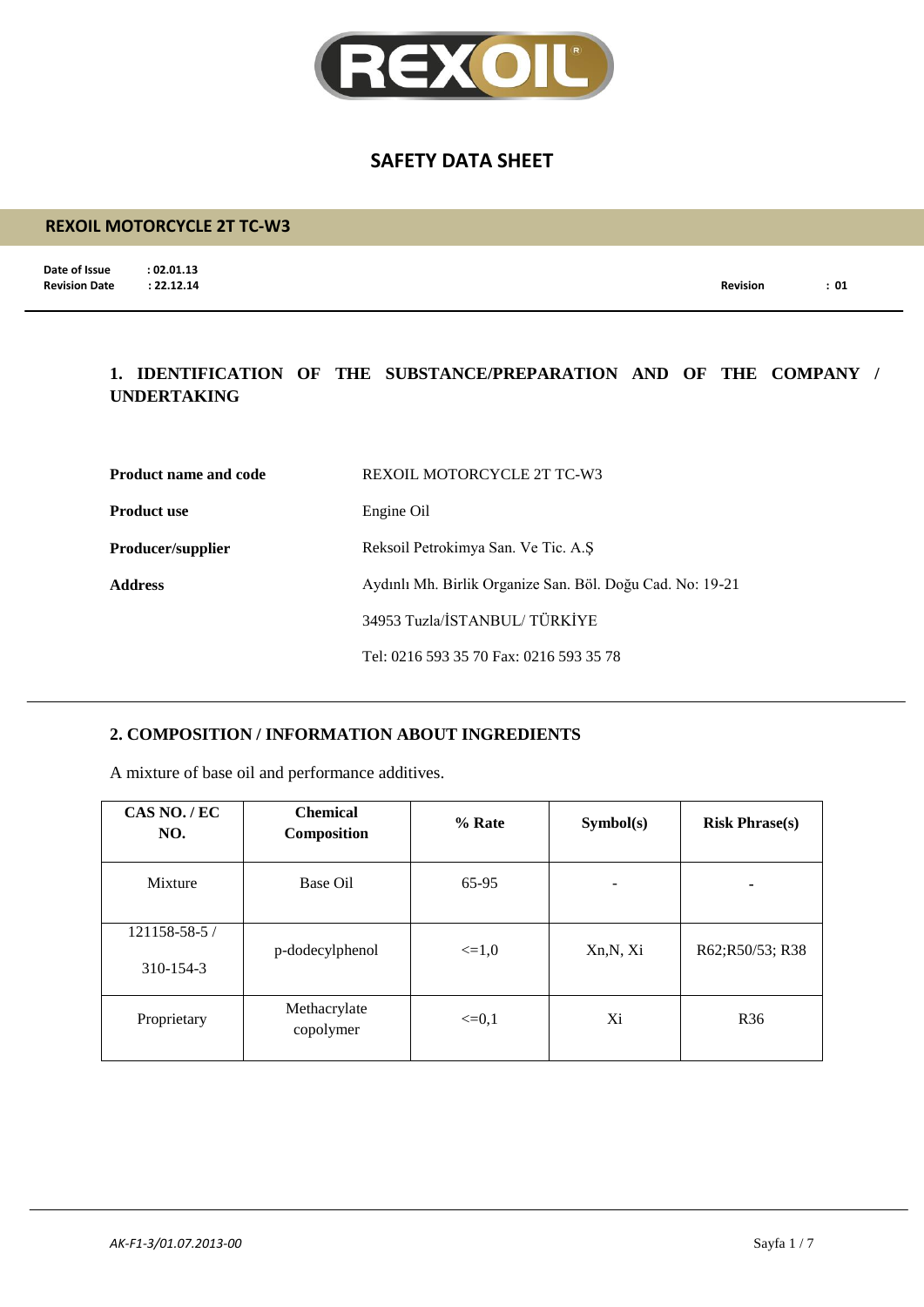

## **REXOIL MOTORCYCLE 2T TC-W3**

| Date of Issue<br>: 02.01.13<br>: 22.12.14<br><b>Revision Date</b> |                                                                                                                                                                                                             | <b>Revision</b> | : 01 |
|-------------------------------------------------------------------|-------------------------------------------------------------------------------------------------------------------------------------------------------------------------------------------------------------|-----------------|------|
| <b>3. HAZARDS IDENTIFICATION</b>                                  |                                                                                                                                                                                                             |                 |      |
| <b>Physical / Chemical Hazards</b>                                | Not classified as dangerous.                                                                                                                                                                                |                 |      |
| <b>Human health hazards</b>                                       | Not classified as dangerous.                                                                                                                                                                                |                 |      |
| <b>Environmental Hazards</b>                                      | Not likely to be harmful to aquatic organisms.                                                                                                                                                              |                 |      |
| <b>4. FIRST-AID MEASURES</b><br><b>Eye contact</b>                | Hold the eyelids apart with clean hands and flush with running water for at least<br>15 minutes.                                                                                                            |                 |      |
| Skin contact                                                      | Rinse thoroughly with running water and soap. Take off contaminated clothes<br>and should be washed contacted area on skin with water. You should see the<br>doctor if irritate keeps continue on the skin. |                 |      |
| <b>Ingestion</b>                                                  | DO NOT induce vomiting! Wash the mouth out with water. In case of nausea or<br>any other symptoms seek medical assistance and show the label/container.                                                     |                 |      |
| <b>Inhalation</b>                                                 | Remove the person to fresh air. If the person has breathing difficulties, seek                                                                                                                              |                 |      |

medical assistance.

#### **5. FIRE-FIGHTING MEASURES**

| <b>Suitable Extinguishers And Fire</b>                             | Should be used foam, dry chemical and water spry at small-scale fires. Should |
|--------------------------------------------------------------------|-------------------------------------------------------------------------------|
| <b>Fighting Method</b>                                             | call fire department at large fire.                                           |
| <b>Unsuitable Extinguishers And Fire</b><br><b>Fighting Method</b> | Do not intervene fire with water.                                             |
| <b>Special Situations After Combustion</b>                         | Toxic gases consist After Combustion. May burn at high temperatures.          |
| Special protective equipment for Fire-                             | Should be used protective clothing and oxygen mask for extinguishing Indoor   |
| fighting                                                           | locations fires by trained personnel.                                         |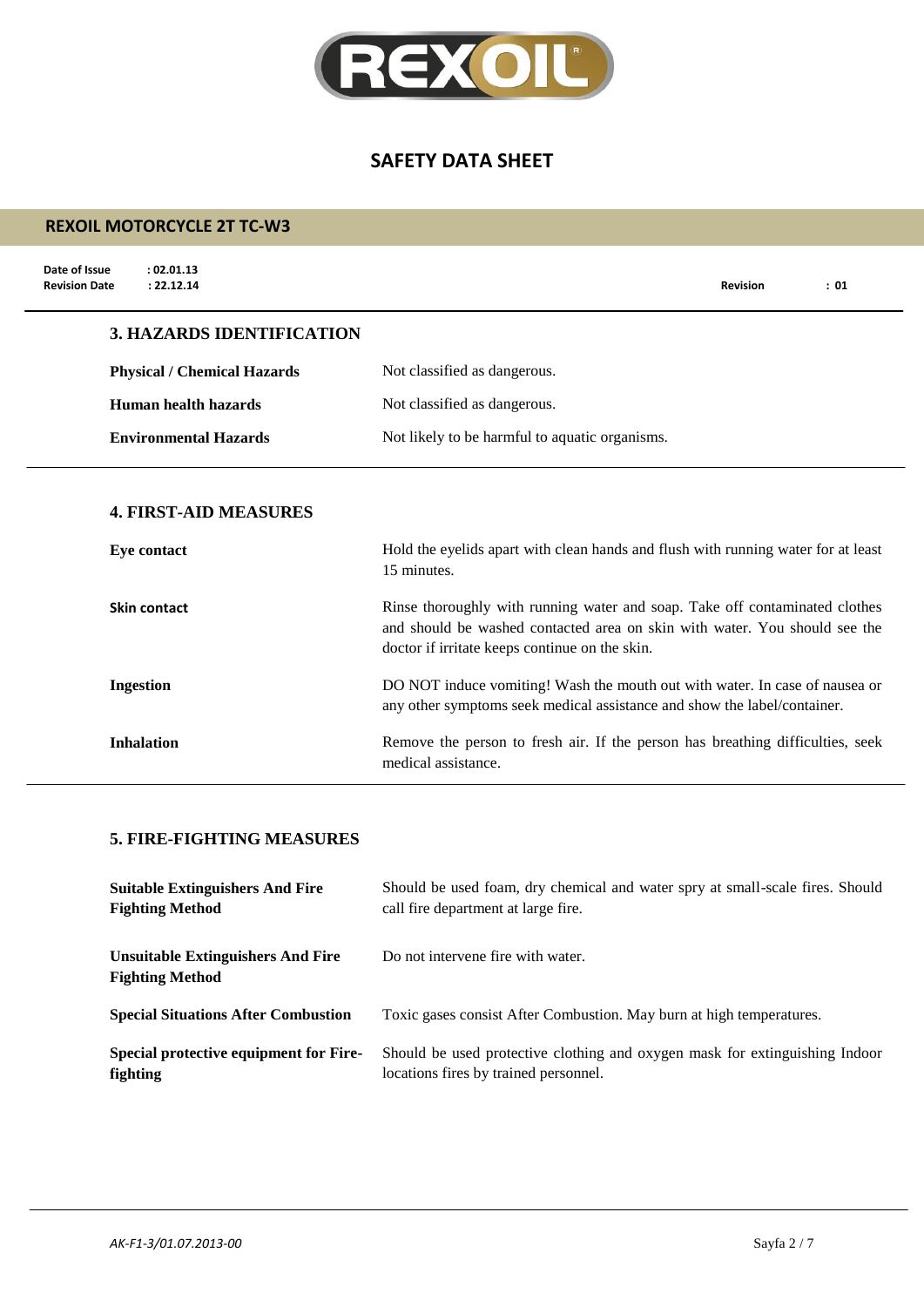

## **REXOIL MOTORCYCLE 2T TC-W3**

| Date of Issue<br><b>Revision Date</b> | : 02.01.13<br>: 22.12.14              |                                                                                                                                                                                                                                                                                                                                                    | <b>Revision</b> | : 01 |
|---------------------------------------|---------------------------------------|----------------------------------------------------------------------------------------------------------------------------------------------------------------------------------------------------------------------------------------------------------------------------------------------------------------------------------------------------|-----------------|------|
|                                       | <b>6. ACCIDENTAL RELEASE MEASURES</b> |                                                                                                                                                                                                                                                                                                                                                    |                 |      |
|                                       | <b>Personal precautions</b>           | Use personal protective equipment from item 8. Stand upwind from the release<br>site.                                                                                                                                                                                                                                                              |                 |      |
|                                       | <b>Environmental precautions</b>      | Avoid spilling into water, sewerage and drainage systems by digging a<br>protective ditch and/or setting up partitions of dry sand, soil or similar absorbent<br>material. Use floating dams for water spills.                                                                                                                                     |                 |      |
|                                       | Methods for cleaning-up and recovery  | Absorb the spilt product with absorbent or inert material. Store the waste<br>material and contaminated surface layer of soil that was removed in closed<br>containers in well-ventilated premises. Hand over for disposal to legal entities<br>for hazardous waste disposal, authorized by the Ministry in charge of<br>environmental protection. |                 |      |
|                                       | <b>Additional warnings</b>            | In case of larger spills, notify the communication unit at 112.                                                                                                                                                                                                                                                                                    |                 |      |

## **7. HANDLING AND STORAGE**

## **Handling**

| <b>Safety precautions</b>                                 | Use product in well ventilated premises. Keep away from sources of heat and<br><i>ignition.</i>                       |
|-----------------------------------------------------------|-----------------------------------------------------------------------------------------------------------------------|
| Safe handling advice                                      | Avoid contact with skin and eyes.                                                                                     |
| <b>Storage: Technical measures and storage conditions</b> |                                                                                                                       |
| <i>Suitable</i>                                           | It is recommended that base oil be stored in covered or closed area.<br>Recommended storage temperature is $5-40$ °C. |
| To be avoided                                             | Do not expose to direct sunlight or higher temperatures, avoid contact with<br>water or strong oxidants.              |
| <b>Packaging materials</b>                                |                                                                                                                       |
| Recommended                                               | Material resistant to hydrocarbons.                                                                                   |
| Not suitable                                              | Anything else.                                                                                                        |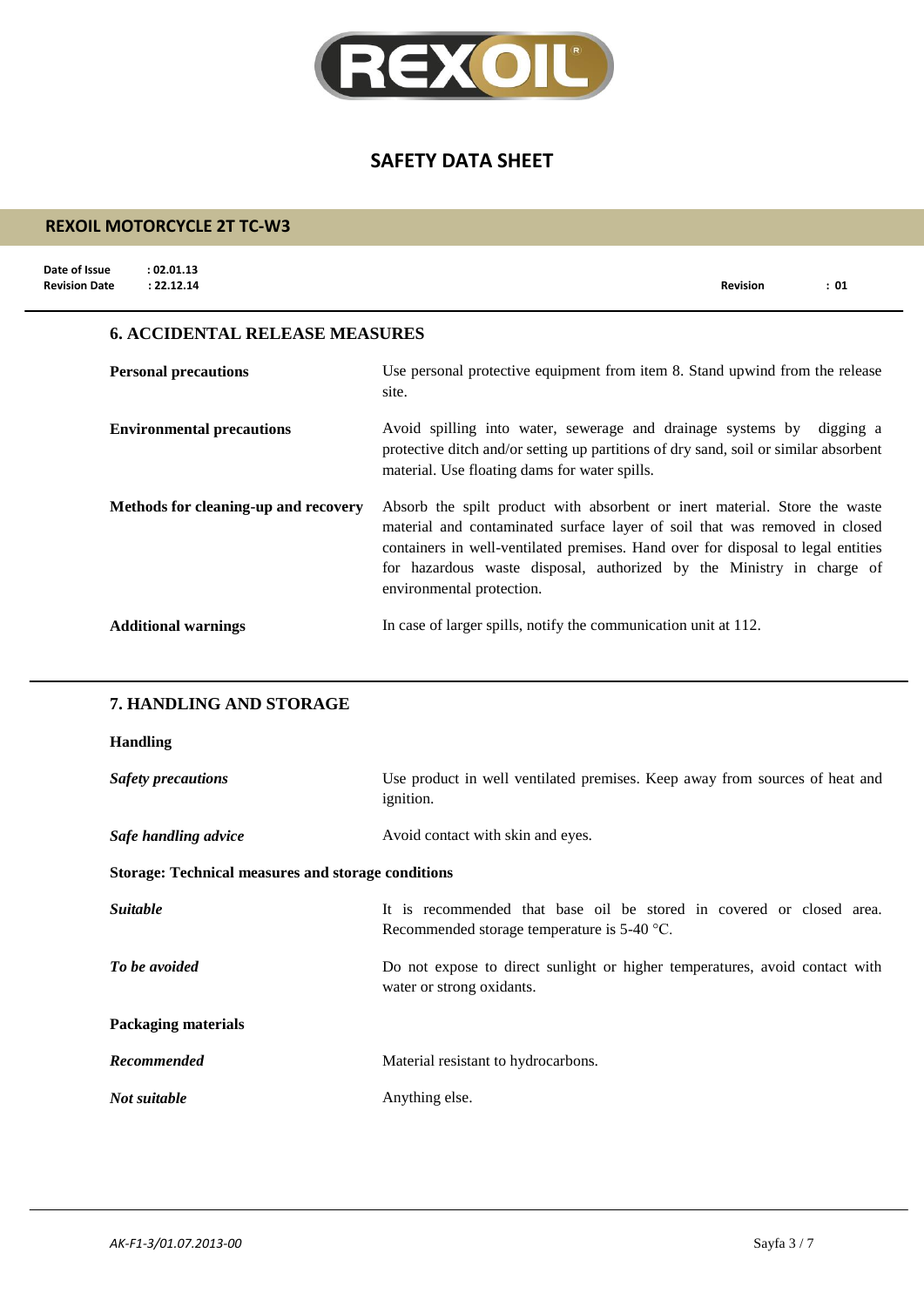

## **REXOIL MOTORCYCLE 2T TC-W3**

| Date of Issue<br>: 02.01.13<br><b>Revision Date</b><br>: 22.12.14 | <b>Revision</b><br>: 01                                                                                                                                                                                          |
|-------------------------------------------------------------------|------------------------------------------------------------------------------------------------------------------------------------------------------------------------------------------------------------------|
|                                                                   | <b>8. EXPOSURE CONTROLS / PERSONAL PROTECTION</b>                                                                                                                                                                |
| <b>Technical measures for reducing</b><br>exposure                | Ensure good ventilation of premises.                                                                                                                                                                             |
| <b>Control parameters</b>                                         | See item 7.                                                                                                                                                                                                      |
| Personal protective equipment                                     |                                                                                                                                                                                                                  |
| <b>Respiratory protection</b>                                     | During regular work respiratory protective equipment is not required. In special<br>cases (e.g. spills) use full face protective mask and in case of fire self-contained<br>pressurized air breathing apparatus. |
| <b>Hand protection</b>                                            | Gloves made of PVC or neoprene, resistant to oils, greases, alkali and acids.                                                                                                                                    |
| Eye protection                                                    | Protective goggles with side protection or protective visor.                                                                                                                                                     |
| Skin and body protection                                          | Protective clothes and footwear.                                                                                                                                                                                 |
| Special hygienic and safety<br>precautions                        | Smoking, eating and drinking is prohibited during handling this product. Wash<br>hands before each work break.                                                                                                   |
| <b>Additional warnings</b>                                        | Immediately remove contaminated clothes and footwear.                                                                                                                                                            |

## **9. PHYSICAL AND CHEMICAL PROPERTIES**

|        | <b>Physical properties</b> |        |       |       |                |
|--------|----------------------------|--------|-------|-------|----------------|
| State: | Liquid                     | Color: | Amber | Odor: | Petroleum odor |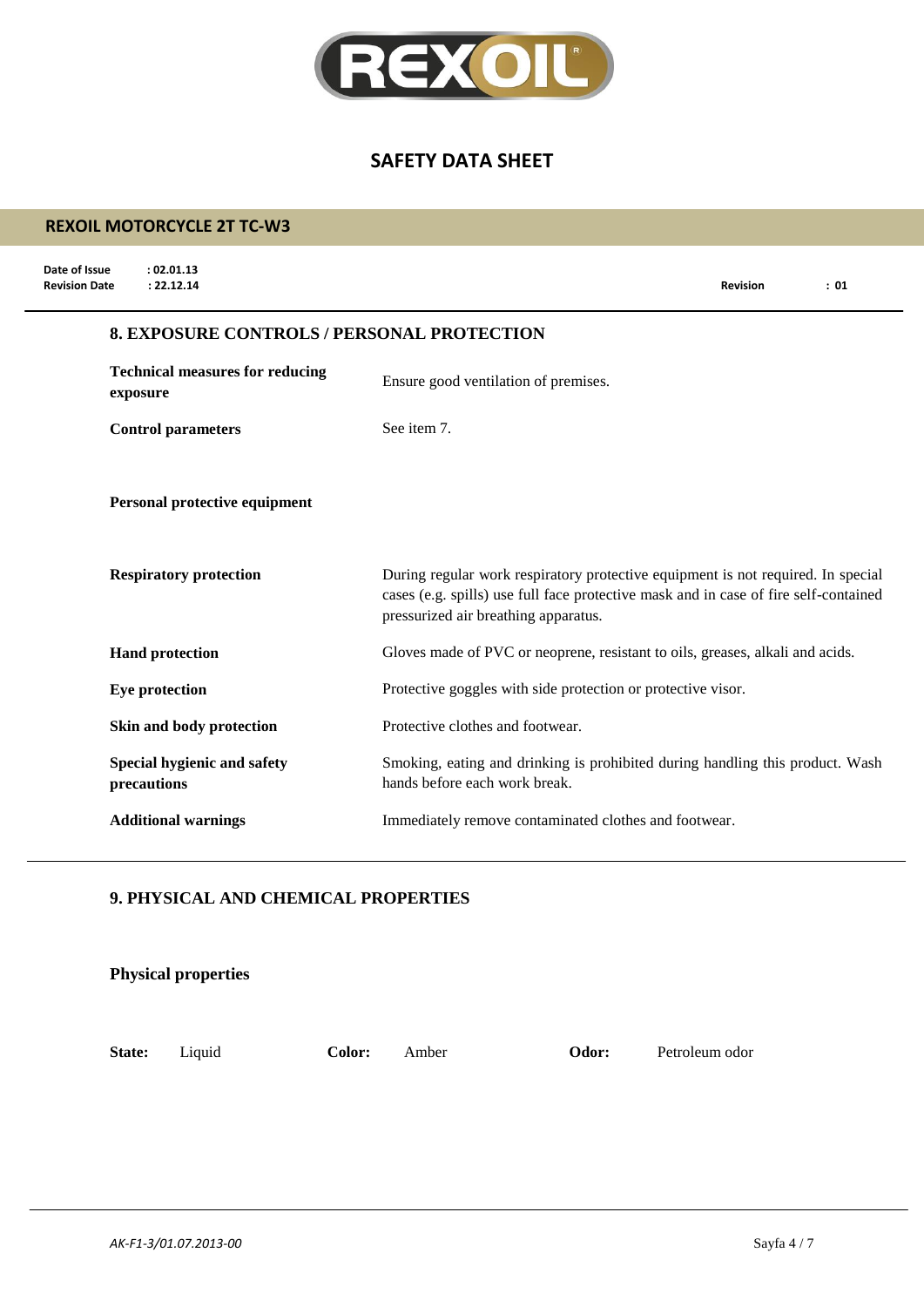

## **REXOIL MOTORCYCLE 2T TC-W3**

**Date of Issue : 02.01.13<br>Revision Date : 22.12.14** 

**Revision Date : 22.12.14 Revision : 01**

## **Chemical properties**

| <b>Characteristics</b>     | Unit               | Values          | <b>Method</b>      |
|----------------------------|--------------------|-----------------|--------------------|
| Density @ 15 $^{\circ}$ C  | g/cm <sup>3</sup>  | $0,86-0,89$     | <b>ASTM D 4052</b> |
| <b>Flash Point</b>         | $\rm ^{o}C$        | <b>Min. 200</b> | <b>ASTMD92</b>     |
| Kinematic Viscosity@100 °C | mm <sup>2</sup> /s | $7,5 - 11,3$    | <b>ASTM D 445</b>  |

## **10. STABILITY AND REACTIVITY**

| <b>Stability</b>                        | Stabile at normal conditions.                                            |
|-----------------------------------------|--------------------------------------------------------------------------|
| <b>Conditions to avoid</b>              | High temperature and direct sunlight.                                    |
| <b>Materials to avoid</b>               | Avoid contact with water and strong oxidants.                            |
| <b>Hazardous decomposition products</b> | Forming of dangerous products not expected at normal storage conditions. |

## **11. TOXICOLOGICAL INFORMATION**

| Eye contact         | If accidental eye contact can cause temporary blindness.                                                                    |
|---------------------|-----------------------------------------------------------------------------------------------------------------------------|
| <b>Skin contact</b> | Prolonged or repeated contact can cause skin irritation. If skin contact with hot<br>product that creates skin burns.       |
| Ingestion           | There is no any information.                                                                                                |
| <b>Respiratory</b>  | Eye, nose and throat will be irritated if fog or mist breathes. Hot product vapor<br>irritates the upper respiratory tract. |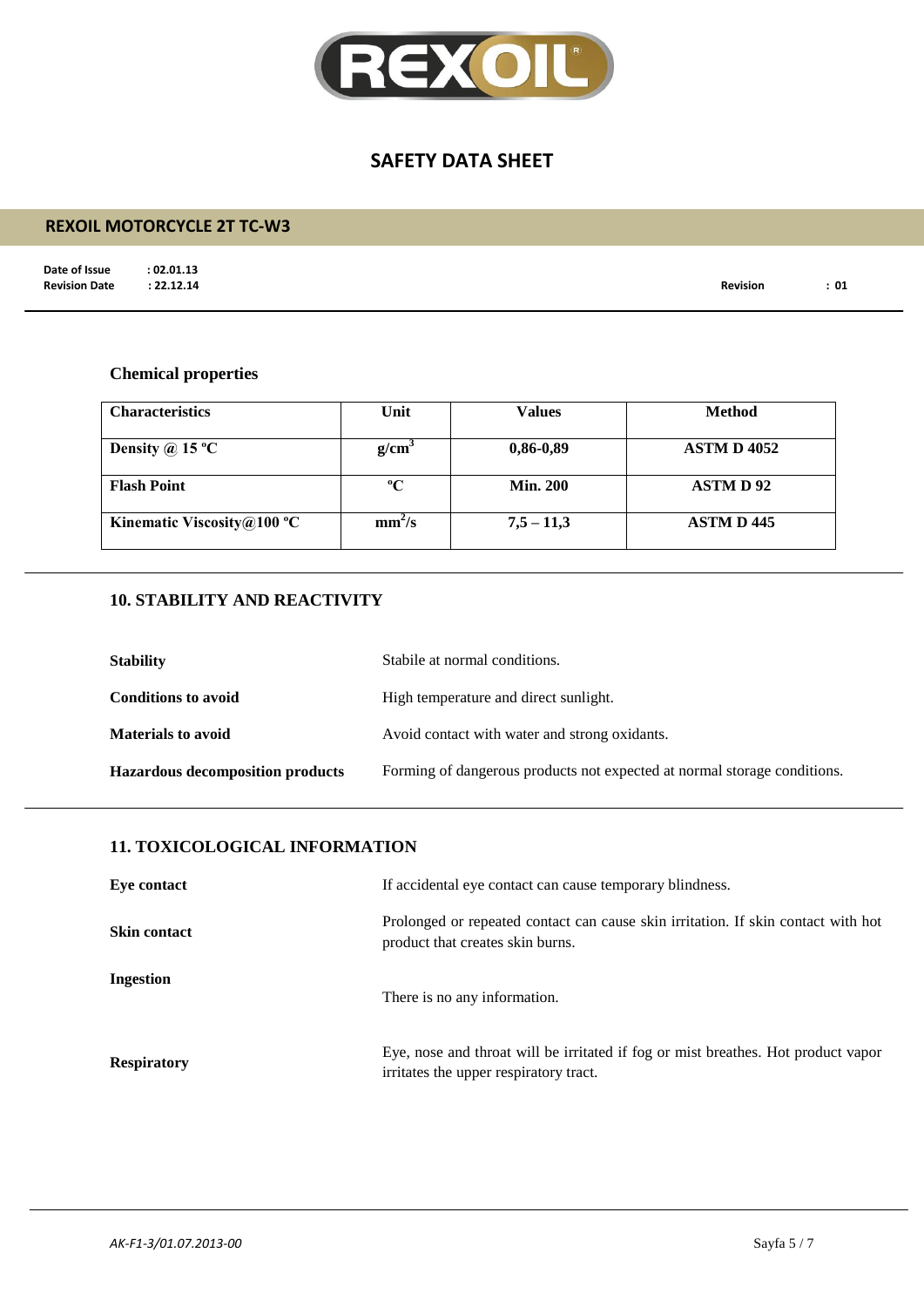

# **Date of Issue : 02.01.13 Revision Date : 22.12.14 Revision : 01 REXOIL MOTORCYCLE 2T TC-W3 12. ECOLOGICAL Ecotoxicity** Does not harm the aquatic life forms. Spills make film layer on water and prevent oxygen transfer. **Mobility** Spilled product will cause pollution of groundwater.

**Persistence and degradability** Have the ability to accumulate in the soil.

## **13. DISPOSAL CONSIDERATIONS**

According to current legislation should be eliminated by licensed personnel.

#### **14. TRANSPORT INFORMATION**

Transportation is not dangerous. Not classified as hazardous for transport.

#### **15. REGULATORY INFORMATION**

- **S2** Keep out of the reach of children
- **S26** In case of contact with eyes, rinse immediately with plenty of water and seek medical advice.
- **S29** Do not empty into drains.
- **S39** Wear eye/face protection.
- **S46** If swallowed, seek medical advice immediately and show this container or label